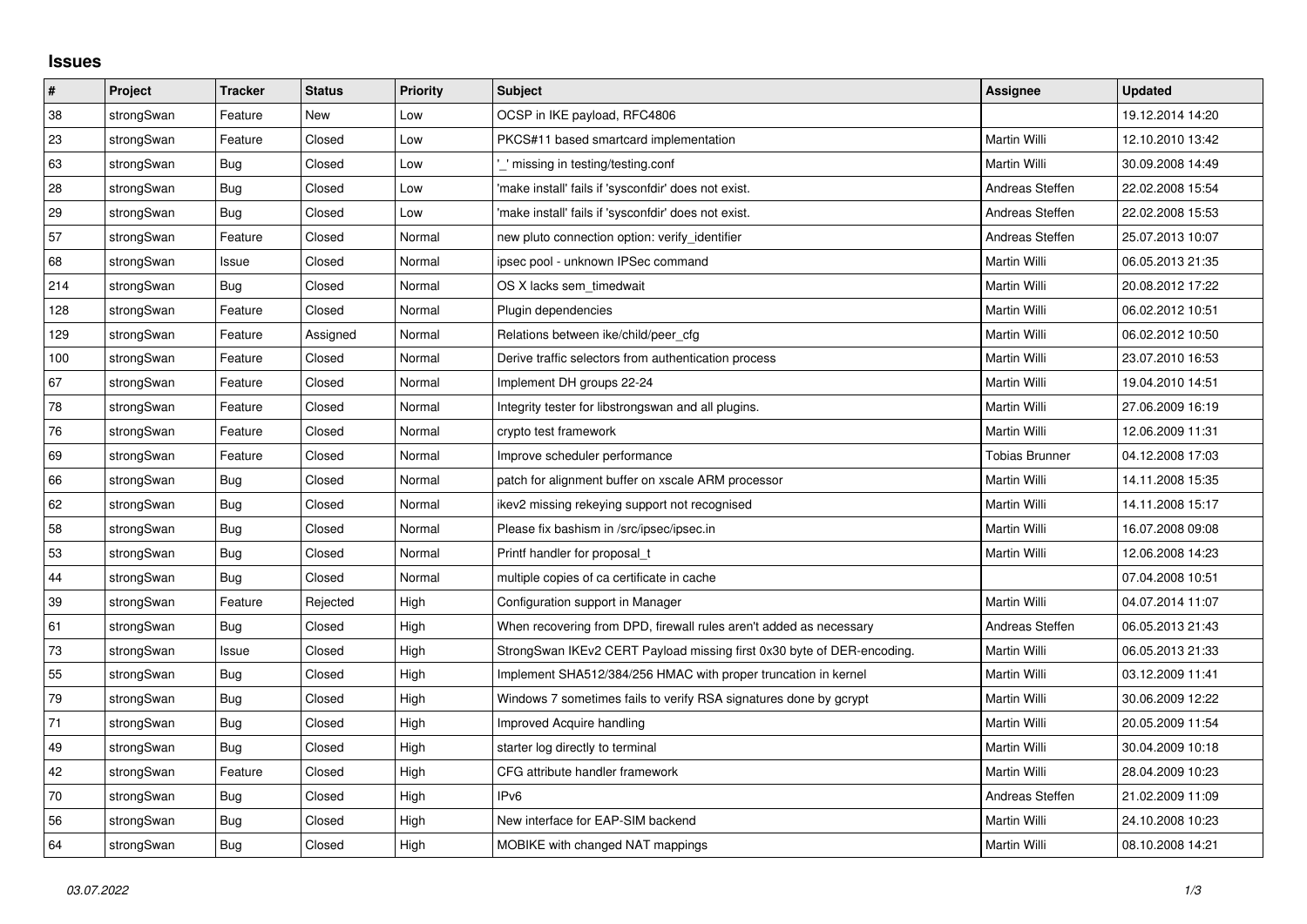| ∦              | Project    | <b>Tracker</b> | <b>Status</b> | <b>Priority</b> | <b>Subject</b>                                                      | Assignee              | <b>Updated</b>   |
|----------------|------------|----------------|---------------|-----------------|---------------------------------------------------------------------|-----------------------|------------------|
| 65             | strongSwan | <b>Bug</b>     | Closed        | High            | Many UML tests fail                                                 | Andreas Steffen       | 07.10.2008 07:09 |
| 60             | strongSwan | Feature        | Closed        | High            | Implement draft-sheffer-ikev2-gtc-00 with PAM password verification | Martin Willi          | 22.08.2008 12:59 |
| 54             | strongSwan | Feature        | Closed        | High            | <b>EAP-Identity Server functionality</b>                            | Martin Willi          | 22.08.2008 12:55 |
| 40             | strongSwan | Feature        | Closed        | High            | NetworkManager support                                              | Martin Willi          | 22.08.2008 12:54 |
| 59             | strongSwan | Feature        | Closed        | High            | Add additinal signal dependent parameter to bus                     | <b>Martin Willi</b>   | 29.07.2008 11:04 |
| 52             | strongSwan | <b>Bug</b>     | Closed        | High            | Migrate ESP sequence number in update_sa                            | <b>Tobias Brunner</b> | 25.06.2008 08:40 |
| 46             | strongSwan | Feature        | Closed        | High            | DNS resolving for hosts in ike_cfg                                  | Martin Willi          | 09.06.2008 09:34 |
| 25             | strongSwan | Feature        | Closed        | High            | alternative crypto implementation                                   | Martin Willi          | 31.05.2008 09:49 |
| 50             | strongSwan | <b>Bug</b>     | Closed        | High            | plutostderrlog option missing                                       | Martin Willi          | 11.05.2008 10:10 |
| 37             | strongSwan | Feature        | Closed        | High            | Hash and URL support for IKEv2                                      | <b>Tobias Brunner</b> | 18.04.2008 13:38 |
| 48             | strongSwan | Feature        | Closed        | High            | Parallel trustchain verification                                    | Martin Willi          | 16.04.2008 11:33 |
| 47             | strongSwan | Feature        | Closed        | High            | <b>RNG API</b>                                                      | Martin Willi          | 16.04.2008 11:27 |
| 41             | strongSwan | Feature        | Closed        | High            | CFG attribute provider framework                                    | <b>Martin Willi</b>   | 16.04.2008 11:24 |
| 43             | strongSwan | Bug            | Closed        | High            | missing certificate_identity in SQL database causes segfault        | Martin Willi          | 07.04.2008 10:08 |
| 45             | strongSwan | Bug            | Closed        | High            | Failure to open SQLite database crashes charon                      | <b>Martin Willi</b>   | 07.04.2008 09:16 |
| 36             | strongSwan | Bug            | Closed        | High            | strongswan-4.2.0 does not compile with uclibc                       | Martin Willi          | 04.04.2008 13:51 |
| $\overline{7}$ | strongSwan | Feature        | Closed        | High            | Relational database configurations/credentials                      | Martin Willi          | 02.04.2008 16:30 |
| 30             | strongSwan | Feature        | Closed        | High            | Certificate caching                                                 | Martin Willi          | 02.04.2008 14:50 |
| 35             | strongSwan | <b>Bug</b>     | Closed        | High            | ikev2/ocsp-no-signer-cert scenario segfaults                        | Martin Willi          | 02.04.2008 09:45 |
| 34             | strongSwan | <b>Bug</b>     | Closed        | High            | ikev2/multi-level-ca-loop segfaults                                 | Martin Willi          | 31.03.2008 09:19 |
| 26             | strongSwan | Bug            | Closed        | High            | Port all tools to new crypto/credential APIs                        | Martin Willi          | 21.03.2008 18:04 |
| 33             | strongSwan | Bug            | Closed        | High            | ikev2/crl-revoked scenario broken                                   | Martin Willi          | 19.03.2008 19:02 |
| 31             | strongSwan | Bug            | Closed        | High            | ikev2/rw-eap-aka-rsa scenario fails                                 | <b>Martin Willi</b>   | 19.03.2008 15:25 |
| 32             | strongSwan | <b>Bug</b>     | Closed        | High            | ikev2/rw-no-idr scenario fails                                      | Martin Willi          | 19.03.2008 11:13 |
| 22             | strongSwan | Feature        | Closed        | High            | OCSP support                                                        | Martin Willi          | 10.03.2008 18:41 |
| 21             | strongSwan | Feature        | Closed        | High            | CRL support                                                         | <b>Martin Willi</b>   | 10.03.2008 18:40 |
| 24             | strongSwan | Feature        | Closed        | High            | Update doxygen documentation                                        | Martin Willi          | 22.02.2008 16:07 |
| 27             | strongSwan | Feature        | Closed        | High            | Create a database API                                               | Martin Willi          | 19.02.2008 15:16 |
| 20             | strongSwan | Feature        | Closed        | High            | Pluggable fetcher plugins                                           | Martin Willi          | 18.02.2008 09:58 |
| 16             | strongSwan | Feature        | Closed        | High            | Generic plugin architecture                                         | Martin Willi          | 15.02.2008 09:37 |
| 13             | strongSwan | Feature        | Closed        | High            | Implement a modular credential framework                            | Martin Willi          | 15.02.2008 09:36 |
| 17             | strongSwan | Feature        | Closed        | High            | Pluggable crypto modules                                            | Martin Willi          | 15.02.2008 09:36 |
| 19             | strongSwan | Feature        | Closed        | High            | Include EAP-MD5 into trunk                                          | Martin Willi          | 13.12.2007 09:48 |